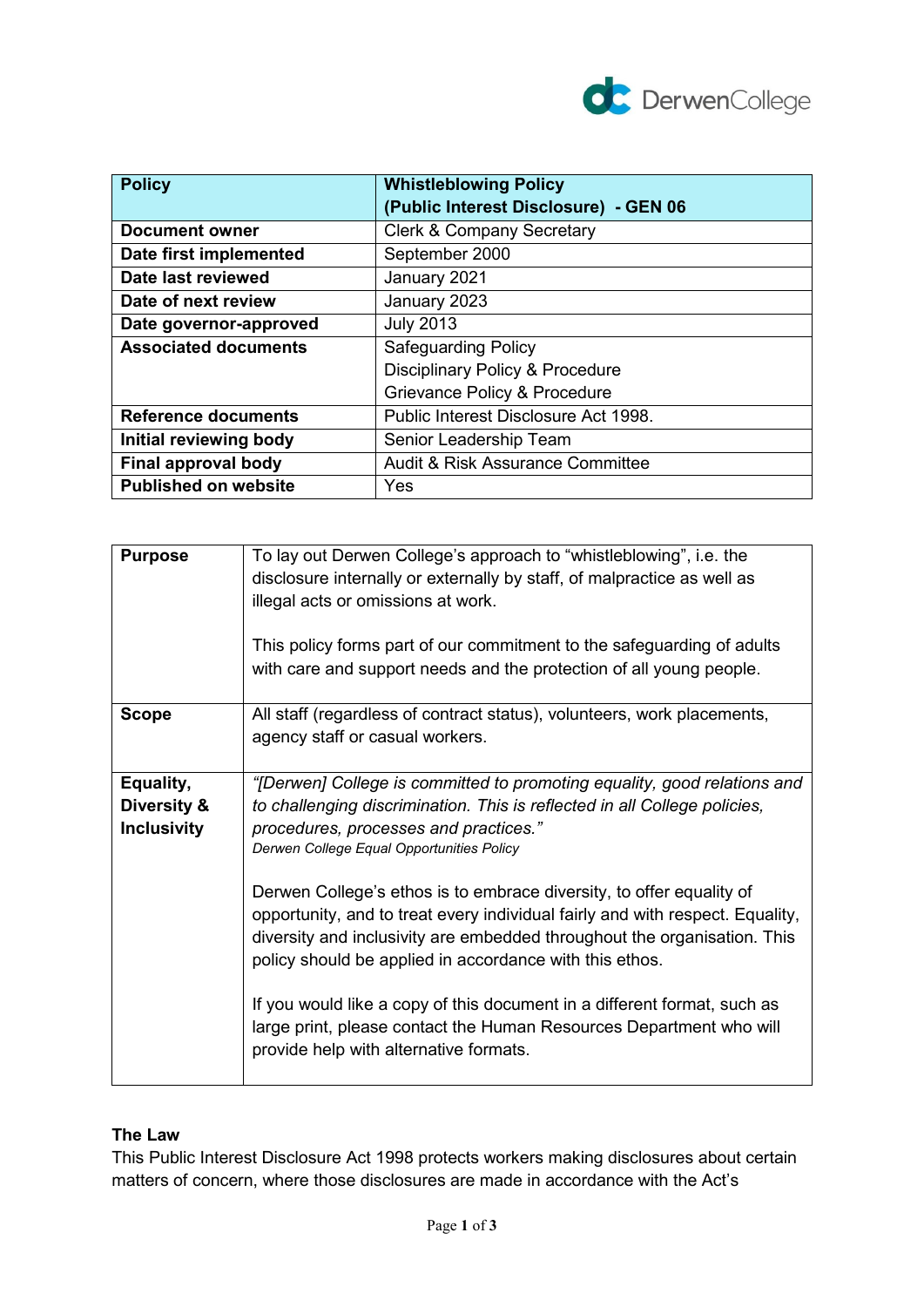

provisions. The Act is incorporated into the Employment Rights Act 1996, which already protects staff who take action over, or raise concerns about, health and safety at work.

## **Context**

Derwen College is committed to achieving the highest possible standards of service and the highest possible ethical standards in all its practices. To achieve these ends, it encourages freedom of speech. It also encourages staff to use internal mechanisms for reporting any malpractice or illegal acts or omissions by its staff or workers not employed directly by Derwen College but working within the College.

Derwen College has a range of policies and procedures, and the Contract of Employment, which deal with standards of behaviour at work; they cover Health and Safety, Complaints, Positive Behaviour Management, Equal Opportunities, Equality and Risk Management. Staff are encouraged to use the provisions of these procedures when appropriate. There may be times, however, when the matter is not about a personal employment position and needs to be handled in a different way. Examples may be:

- Malpractice or abuse of a student, client or colleague by a member of staff
- Repeated abuse of a student or client, despite a complaint being made
- A criminal offence has been, is being or is likely to be committed
- Suspected fraud
- Disregard for legislation, particularly in relation to Health and Safety at Work Act and the Care Act
- A breach of a code of conduct as expressed in the College policies
- Information on any of the above has been, or is being, or is likely to be concealed

The list is not exhaustive.

Derwen College will not tolerate any harassment or victimisation of any person who expresses concern under the Whistleblowing Policy (including informal pressures), and will treat this as a serious disciplinary offence, which will be dealt with under the Disciplinary Rules and Procedure.

#### **Designated Officers**

The Senior Leadership Team have been nominated and agreed by Derwen College as designated officers for concerns under this procedure.

#### **Role of the Designated Officer**

Where concerns are not raised with their line manager, the designated officers will be the point of contact for staff who wish to raise concerns under the provisions of this policy. Where concerns are raised with a designated officer, they will arrange an initial interview that will, if requested, be confidential, to ascertain the area of concern. At this stage, the person raising the concerns will be asked whether they wish for their identity to be disclosed and will be reassured about protection from possible reprisals or victimisation. They will also be asked whether or not they wish to make a written or verbal statement. In either case, the